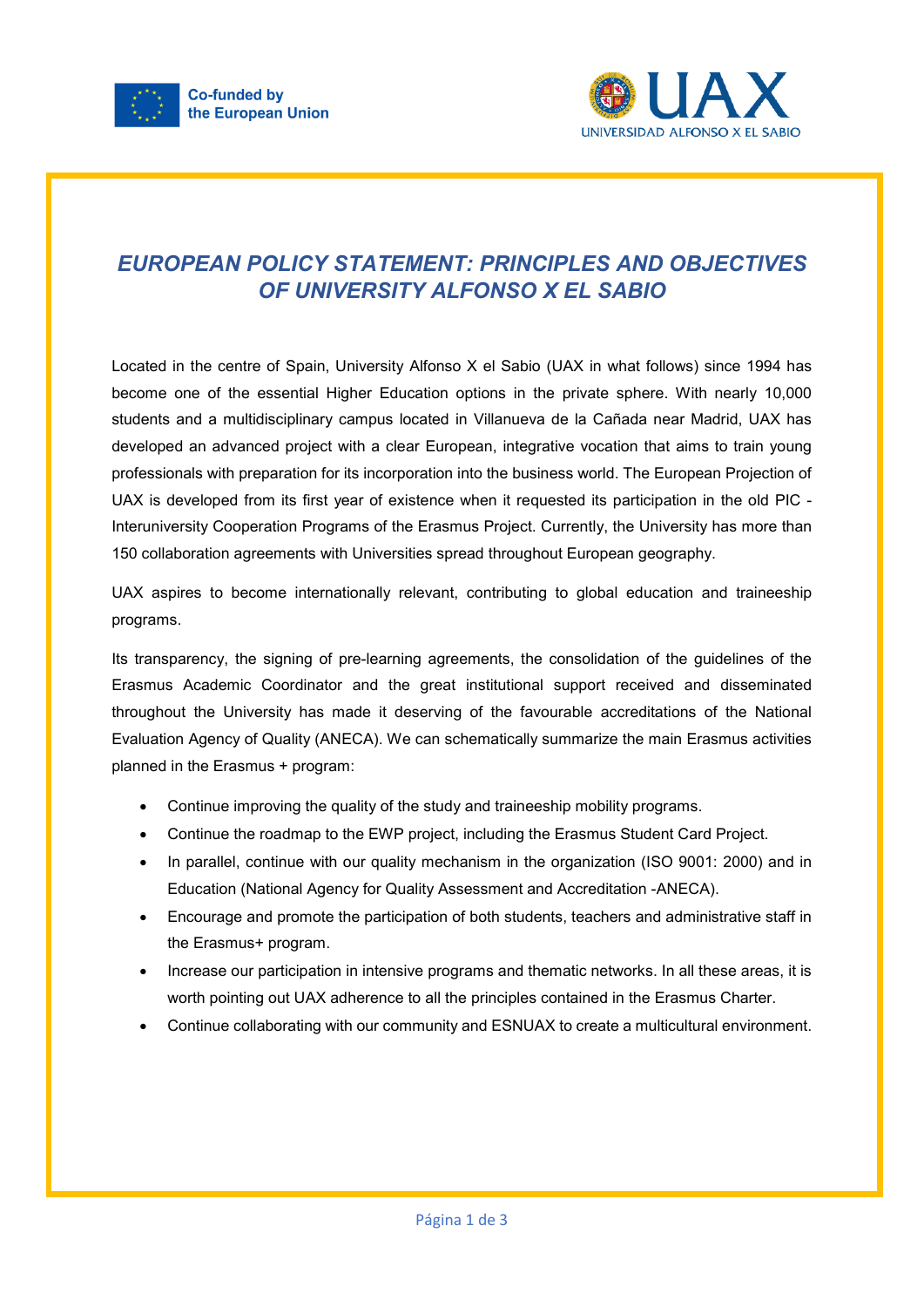



UAX will guarantee, through all the resources at its disposal, the correct and adequate promotion of these commitments. Within the previous obligations, UAX wants to make an effort to guarantee equal opportunities regardless of the person's particular characteristics, race, religion, sex, disability, or socioeconomic circumstances. UAX commitment aims to ensure equal treatment to all university community members, especially those with fewer opportunities.

University Alfonso X el Sabio's strategy for the ERASMUS+ program is to set out viewing internationalization for quality development in all University areas. It will help UAX meet national objectives through international cooperation and recruitment. UAX will ensure there is adequate knowledge and essential expertise for the further development of the University in itself and extend it to Spanish society.

UAX will be more selective and purposeful in its institutional cooperation and prioritize long-term cooperation with highly rated institutions and enterprises. UAX's international involvement will continue to honour the principle of solidarity and self-development with a genuinely European perspective.

UAX will focus on the KA131 program for studies, traineeships, and staff mobility. All Undergraduate, Master and PhD programs will recommend mobility activities and provide the appropriate window for Erasmus Exchanges and Traineeships.

Our target groups are:

- Students We intend to directly impact 2075 students overall during the length of the program.
- Staff for Training The program will directly impact-Administrative staff of 75 people.
- Teaching Staff 140 Academic staff will be directly impacted by the project.
- Research Staff 15 researchers will be able to experience the program.

We believe we can directly impact 2305 people at our University with the Erasmus +.

However, the program's benefits go far beyond the circle of direct beneficiaries; even students not actively participating will benefit indirectly from the program.

- Participation in the program will contribute to the improvement of the University through:
- Attracting more international students and talent.
- We are improving the quality and relevance of higher education by promoting innovation
- Increasing student employability through student placements, staff exchanges, and strategic cooperation.